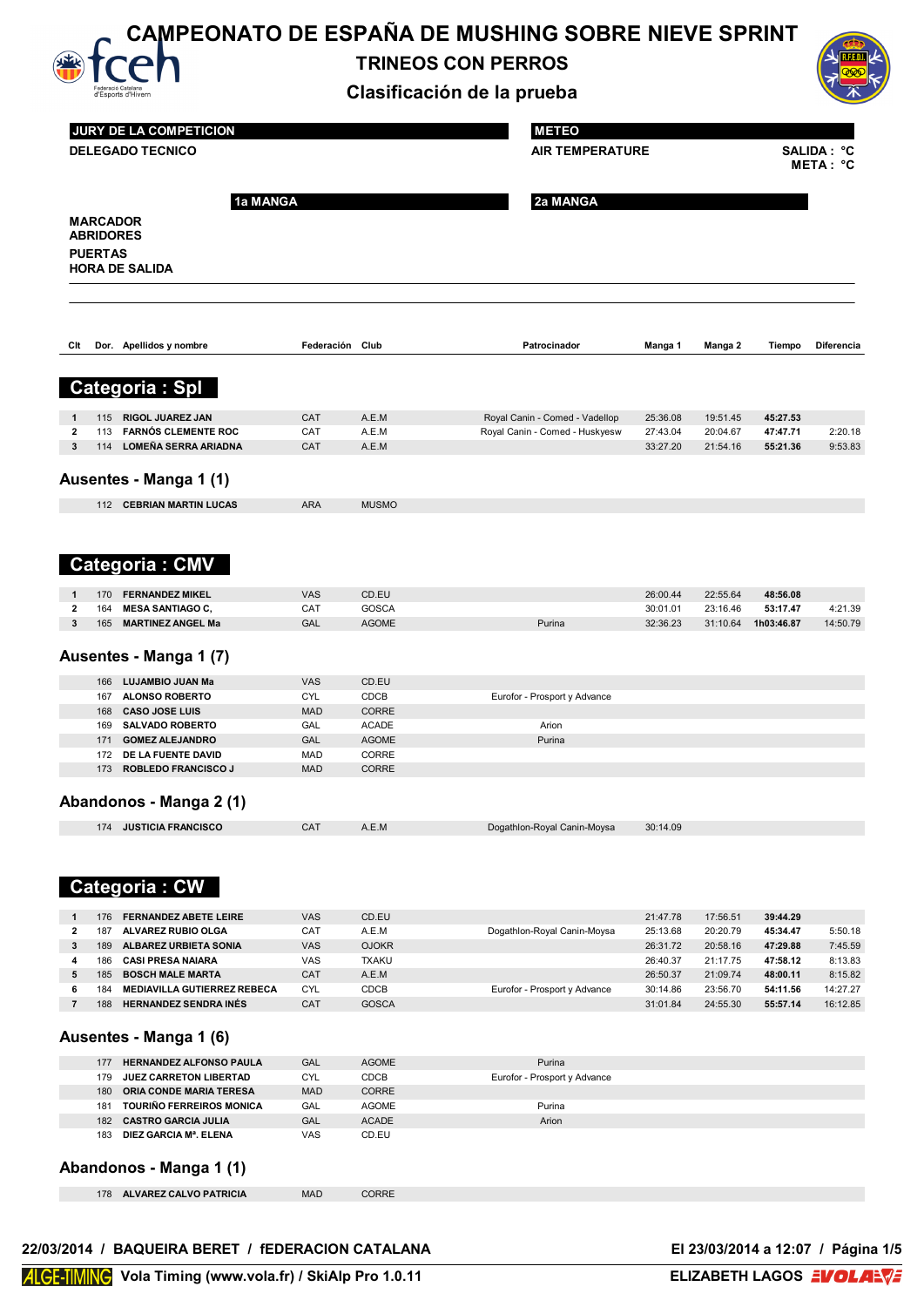

### **CAMPEONATO DE ESPAÑA DE MUSHING SOBRE NIEVE SPRINT TRINEOS CON PERROS Clasificación de la prueba**



| Clt            |     | Dor. Apellidos y nombre          | Federación Club |                | Patrocinador                 | Manga 1    | Manga 2  | Tiempo     | Diferencia |
|----------------|-----|----------------------------------|-----------------|----------------|------------------------------|------------|----------|------------|------------|
|                |     |                                  |                 |                |                              |            |          |            |            |
|                |     | <b>Categoria: CM</b>             |                 |                |                              |            |          |            |            |
|                |     |                                  |                 |                |                              |            |          |            |            |
| 1              | 154 | PIÑEIRO PEREZ OSCAR              | GAL             | <b>AGOME</b>   | Purina                       | 18:57.17   | 16:26.49 | 35:23.66   |            |
| 2              | 160 | ETXEBERRIA URBIETA MIKEL         | <b>NAV</b>      | CANUN          | CANUN                        | 21:07.28   | 17:08.71 | 38:15.99   | 2:52.33    |
| 3              | 149 | <b>GONZALEZ GARCIA JON</b>       | VAS             | <b>EUSKA</b>   |                              | 22:08.04   | 18:04.37 | 40:12.41   | 4:48.75    |
| 4              | 151 | <b>QUESADO LOPEZ GERARDO</b>     | <b>MAD</b>      | <b>LEALCAN</b> |                              | 22:59.46   | 17:55.55 | 40:55.01   | 5:31.35    |
| 5              | 159 | <b>MASRAMON SANGUINO XAVIER</b>  | CAT             | <b>GOSCA</b>   |                              | 23:14.32   | 20:26.50 | 43:40.82   | 8:17.16    |
| 6              | 147 | <b>TORRES CARRASCO JAVIER</b>    | CAT             | <b>GOSCA</b>   |                              | 24:54.41   | 20:17.79 | 45:12.20   | 9:48.54    |
| $\overline{7}$ | 148 | <b>REVENGA CLEMENTE DAVID</b>    | <b>MAD</b>      | CORRE          |                              | 28:27.97   | 22:51.21 | 51:19.18   | 15:55.52   |
| 8              | 157 | <b>GONZALEZ RUIZ JOSE MARIA</b>  | CAB             | <b>COMIL</b>   | Turismo Rural Cantabria      | 29:04.10   | 22:18.51 | 51:22.61   | 15:58.95   |
|                |     |                                  |                 |                |                              |            |          |            |            |
|                |     | Ausentes - Manga 1 (8)           |                 |                |                              |            |          |            |            |
|                |     |                                  |                 |                |                              |            |          |            |            |
|                | 146 | ABAD SEBASTIAN RAUL              | <b>CYL</b>      | <b>CDCB</b>    | Eurofor - Prosport y Advance |            |          |            |            |
|                | 150 | <b>ENJUTO GOMEZ PABLO</b>        | GAL             | <b>ACADE</b>   | Arion                        |            |          |            |            |
|                | 152 | DE LUZ MEDINA JUAN CARLOS        | <b>MAD</b>      | <b>LEALCAN</b> |                              |            |          |            |            |
|                | 153 | ORTEGA MINGUEZ CARLOS            | <b>CYL</b>      | CDCB           | Eurofor - Prosport y Advance |            |          |            |            |
|                | 155 | SANTANA PEREZ JOSE CARLOS        | <b>CYL</b>      | <b>CDCB</b>    | Eurofor - Prosport y Advance |            |          |            |            |
|                | 158 | <b>MUÑOZ SAMANIEGO IGNACIO</b>   | <b>CYL</b>      | <b>CDCB</b>    | Eurofor - Prosport y Advance |            |          |            |            |
|                | 161 | <b>ETXEBERRIA URBIETA PEDRO</b>  | <b>NAV</b>      | CANUN          | CANUN                        |            |          |            |            |
|                | 162 | PARAROL VILAJUANA David          | CAT             | GOSCA          |                              |            |          |            |            |
|                |     |                                  |                 |                |                              |            |          |            |            |
|                |     | Abandonos - Manga 1 (1)          |                 |                |                              |            |          |            |            |
|                |     |                                  |                 |                |                              |            |          |            |            |
|                | 156 | DEL VALLE RODRIGUEZ SANTI        | CAT             | <b>GOSCA</b>   |                              |            |          |            |            |
|                |     |                                  |                 |                |                              |            |          |            |            |
|                |     |                                  |                 |                |                              |            |          |            |            |
|                |     |                                  |                 |                |                              |            |          |            |            |
|                |     | <b>Categoria: NMS1N</b>          |                 |                |                              |            |          |            |            |
|                |     |                                  |                 |                |                              |            |          |            |            |
| 1              | 20  | <b>FRANCO ARANDA MIGUEL A</b>    | CAT             | A.E.M          | Anima Strath - Surfingpets   | 38:41.12   | 30:00.90 | 1h08:42.02 |            |
| 2              | 117 | <b>BERNAUS FERNANDEZ AARON</b>   | CAT             | A.E.M          |                              | 47:25.64   | 31:47.90 | 1h19:13.54 | 10:31.52   |
| 3              | 118 | <b>CORDON CASTILLO ANDREU</b>    | CAT             | A.E.M          |                              | 57:31.64   | 42:39.09 | 1h40:10.73 | 31:28.71   |
|                |     |                                  |                 |                |                              |            |          |            |            |
|                |     | Ausentes - Manga 1 (1)           |                 |                |                              |            |          |            |            |
|                |     | 119 MARTIN MARTIN JUAN           | <b>ARA</b>      | <b>MONGR</b>   |                              |            |          |            |            |
|                |     |                                  |                 |                |                              |            |          |            |            |
|                |     |                                  |                 |                |                              |            |          |            |            |
|                |     | Abandonos - Manga 1 (1)          |                 |                |                              |            |          |            |            |
|                | 21  | <b>DEL VALLE RODRIGUEZ SANTI</b> | CAT             | <b>GOSCA</b>   |                              |            |          |            |            |
|                |     |                                  |                 |                |                              |            |          |            |            |
|                |     |                                  |                 |                |                              |            |          |            |            |
|                |     |                                  |                 |                |                              |            |          |            |            |
|                |     | <b>Categoria: NWS1</b>           |                 |                |                              |            |          |            |            |
|                |     |                                  |                 |                |                              |            |          |            |            |
| 1              | 17  | <b>SORROCHE GUIX ANNA</b>        | CAT             | A.E.M          |                              | 41:34.71   | 26:09.32 | 1h07:44.03 |            |
| 2              | 18  | <b>BOSCH MALE MARTA</b>          | CAT             | A.E.M          |                              | 42:25.10   | 34:03.45 | 1h16:28.55 | 8:44.52    |
| 3              | 15  | ALVAREZ CALVO PATRICIA           | <b>MAD</b>      | <b>CORRE</b>   |                              | 59:41.89   | 39:47.32 | 1h39:29.21 | 31:45.18   |
| 4              | 19  | <b>HERNANDEZ SENDRA INÉS</b>     | CAT             | <b>GOSCA</b>   |                              | 1h00:54.23 | 41:03.76 | 1h41:57.99 | 34:13.96   |
|                |     |                                  |                 |                |                              |            |          |            |            |

**Ausentes - Manga 1 (1)**

**ORIA CONDE MARIA TERESA** MAD CORRE

# **Categoria : MNS1**

|              |    | <b>CARRASCO CARRERO VICTOR</b>     | CA <sub>1</sub> | A.E.M        | Non-Stop Doswear-Tuga Active W | 26:42.34 | 19:21.88 | 46:04.22   |          |
|--------------|----|------------------------------------|-----------------|--------------|--------------------------------|----------|----------|------------|----------|
| $\mathbf{2}$ |    | AGIRRE IRAZOKI ENEKO               | VAS             | <b>OJOKR</b> |                                | 27:50.49 | 21:52.70 | 49:43.19   | 3:38.97  |
| 3            |    | <b>ARMENGOL GELONCH RAMON</b>      | CAT             | CAEI         |                                | 28:42.00 | 21:53.57 | 50:35.57   | 4:31.35  |
| 4            | 14 | <b>UALI ROJO ENRIQUE JS</b>        | CYL             | PEÑAS        | Eurofor - Prosport y Advance   | 30:17.79 | 23:30.81 | 53:48.60   | 7:44.38  |
| 5            |    | <b>MEDIAVILLA GUTIERREZ ISMAEL</b> | <b>CYL</b>      | <b>CDCB</b>  | Eurofor - Prosport y Advance   | 34:32.47 | 23:06.84 | 57:39.31   | 11:35.09 |
| 6.           | 5  | LEBRON BUTRAGUEÑO JOSE R           | <b>NAV</b>      | <b>NVMGN</b> |                                | 33:51.55 | 26:26.71 | 1h00:18.26 | 14:14.04 |
|              |    | <b>NOUVEL ANDRE NMS1</b>           | <b>FFSS</b>     | <b>FFSS</b>  |                                | 36:54.63 | 25:51.00 | 1h02:45.63 | 16:41.41 |
| 8            |    | <b>URDIAIN ARELLANO ION</b>        | <b>NAV</b>      | <b>BDOGS</b> |                                | 39:33.02 | 28:48.95 | 1h08:21.97 | 22:17.75 |
| 9            |    | <b>AGIRRE IRAZOKI AITOR</b>        | <b>VAS</b>      | <b>OJOKR</b> |                                | 45:20.82 | 34:38.12 | 1h19:58.94 | 33:54.72 |
| 10           | 13 | <b>VIDAL PAUL ETIENNE NMS1</b>     | <b>FFSS</b>     | <b>FFSS</b>  |                                | 53:51.98 | 39:27.31 | 1h33:19.29 | 47:15.07 |

#### **Ausentes - Manga 1 (3)**

**RODRIGUEZ ARAUKUA ISKANDER** VAS EUSKA

22/03/2014 / BAQUEIRA BERET / fEDERACION CATALANA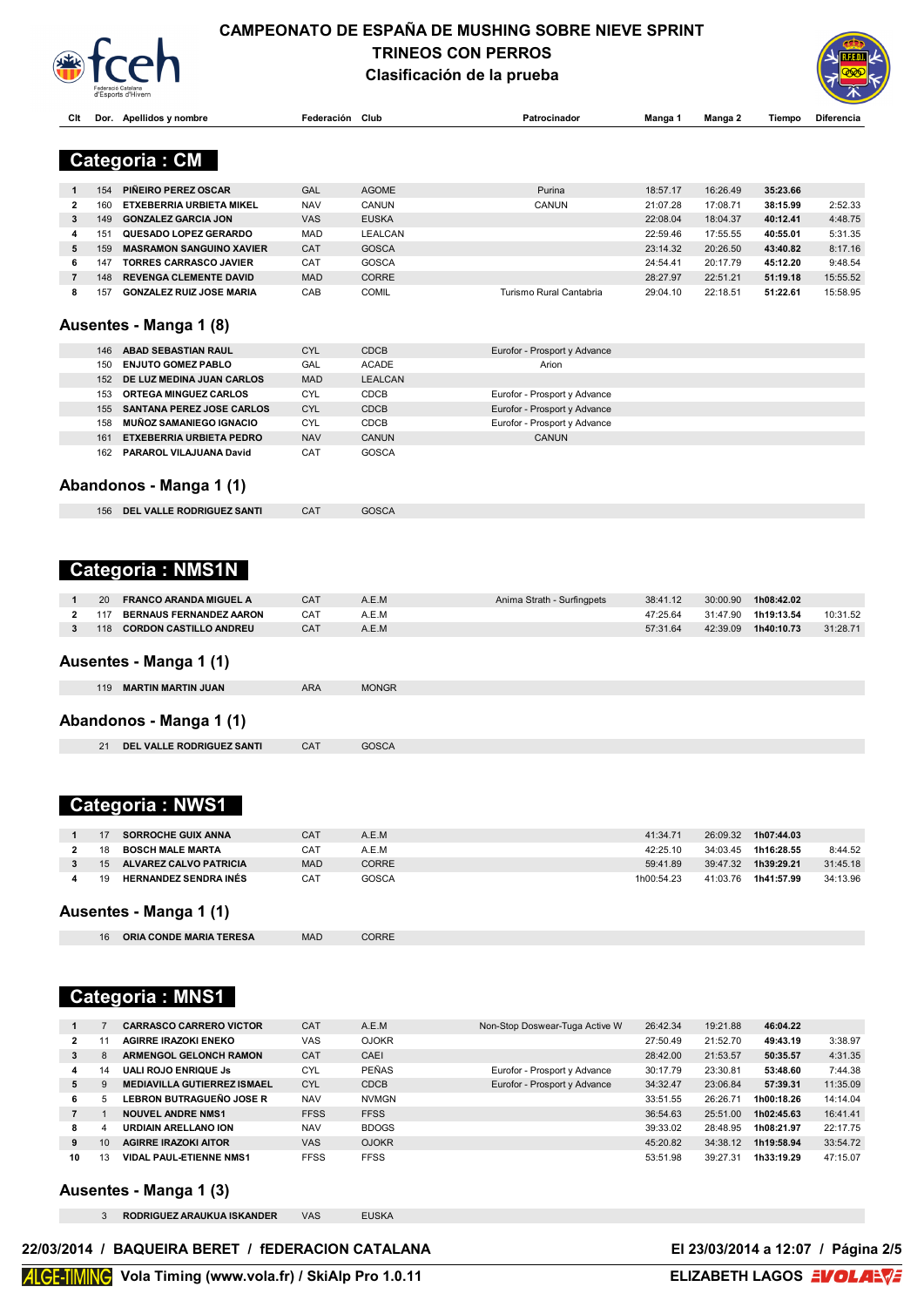

### **CAMPEONATO DE ESPAÑA DE MUSHING SOBRE NIEVE SPRINT TRINEOS CON PERROS Clasificación de la prueba**



| Clt |    | Dor. Apellidos y nombre        | Federación Club |              | Patrocinador | Manga | Manga 2 | Tiempo | Diferencia |
|-----|----|--------------------------------|-----------------|--------------|--------------|-------|---------|--------|------------|
|     |    |                                |                 |              |              |       |         |        |            |
|     |    | <b>BRAGULAT CARRERA ALBERT</b> | CAT             | <b>GOSCA</b> |              |       |         |        |            |
|     | 12 | KOBEAGA LEGORBURU ISKANDER     | VAS             | <b>EUSKA</b> |              |       |         |        |            |

### **MARCADOR Categoria : Sp2**

| <b>FRANCO ARANDA MIGUEL A</b><br>105 | CA <sub>1</sub> | A.E.M       | Anima Strath - Surfingpets   | 18:52.99 | 12:56.87 | 31:49.86 |          |
|--------------------------------------|-----------------|-------------|------------------------------|----------|----------|----------|----------|
| <b>LAPEÑA BOU OSCAR</b><br>101       | CA1             | A.E.M       | Arion - Sativanush           | 18:28.02 | 13:56.87 | 32:24.89 | 35.03    |
| <b>GARCIA SANZ JORGE</b><br>104      | <b>CYL</b>      | <b>CDCB</b> | Eurofor - Prosport y Advance | 19:51.33 | 13:16.46 | 33:07.79 | 1:17.93  |
| <b>CLAVEROL BOADAS MONTSE</b><br>100 | CA <sub>1</sub> | A.E.M       | ROYAL CANIN - Sport HG       | 22:45.65 | 17:15.82 | 40:01.47 | 8:11.61  |
| <b>ORTEGA MINGUEZ CARLOS</b><br>103  | CYL             | <b>CDCB</b> | Eurofor - Prosport y Advance | 26:01.73 | 19:00.80 | 45:02.53 | 13:12.67 |
|                                      |                 |             |                              |          |          |          |          |

### **Ausentes - Manga 1 (2)**

| 99  | <b>DEL CANTO ALVAREZ FRANCISCO</b> | CYL        | CDCB | Eurofor - Prosport y Advance |
|-----|------------------------------------|------------|------|------------------------------|
| 102 | <b>HANRIOT GUY Sp2</b>             | <b>FSS</b> | гээ  |                              |

## **Categoria : Sp2N**

| 92<br><b>FARNOS JORDA FRANCESC X</b> |     | A.E.M        | Lluna-Comed.Royal Canin-Sativa | 29:47.56 | 24:33.61 | 54:21.17   |          |
|--------------------------------------|-----|--------------|--------------------------------|----------|----------|------------|----------|
| 109<br><b>RUBIO SAINZ ELENA</b>      |     | CDCB         | Eurofor - Prosport y Advance   | 35:19.26 | 25:44.61 | 1h01:03.87 | 6:42.70  |
| 107<br><b>MARCO MARTIN JUAN</b>      | ARA | <b>MONGR</b> |                                | 41:59.24 | 33:51.76 | 1h15:51.00 | 21:29.83 |

#### **Ausentes - Manga 1 (3)**

| <b>BARBA ALVAREZ ANGEL</b><br>106       | <b>NAV</b> | <b>NVMGN</b> |                          |
|-----------------------------------------|------------|--------------|--------------------------|
| <b>BERACIERTO ESPADA JUAN Js</b><br>108 | <b>NAV</b> | <b>NVMGN</b> |                          |
| RODRIGUEZ MUÑOZ DAVID<br>110            |            |              | Roval Canin - Sativamush |

### **Categoria : Sp4 N**

| 89 | LEBRON BUTRAGUEÑO JOSE R        | <b>NAV</b>      | <b>NVMGN</b> |                         | 32:58.32 | 27:46.72 | 1h00:45.04 |          |
|----|---------------------------------|-----------------|--------------|-------------------------|----------|----------|------------|----------|
| 91 | <b>FERNANDEZ GONZALEZ OSCAR</b> | CAB             | COMIL        |                         | 36:44.10 | 28:23.47 | 1h05:07.57 | 4:22.53  |
| 90 | <b>IBAÑEZ IRIARTE JORGE</b>     | <b>NAV</b>      | <b>NVMGN</b> | Greenheart Superpremium | 40:16.26 | 27:27.69 | 1h07:43.95 | 6:58.91  |
| 93 | CRUZ SERRA I LUIS               | CA <sub>1</sub> | A.E.M        | C.V. Viladecaballs      | 42:05.29 | 32:55.31 | 1h15:00.60 | 14:15.56 |
| 94 | <b>CONTRERAS PARES ELOI</b>     | CA <sub>1</sub> | A.E.M        |                         | 41:11.27 | 34:04.84 | 1h15:16.11 | 14:31.07 |
| 86 | <b>CORDON CASTILLO ANDRES</b>   | CA <sub>1</sub> | A.E.M        |                         | 44:57.12 | 41:34.35 | 1h26:31.47 | 25:46.43 |

#### **Ausentes - Manga 1 (5)**

| 84 | <b>RUBIO SAINZ ELENA</b>       | <b>CYL</b> | <b>CDCB</b>  | Eurofor - Prosport y Advance |
|----|--------------------------------|------------|--------------|------------------------------|
| 85 | RODRIGUEZ MUÑOZ DAVID          | CAT        | A.E.M        |                              |
| 87 | <b>MARTINEZ SONSONA LAZARO</b> | <b>CAT</b> | <b>FCSS</b>  |                              |
| 88 | MARTIN MARTIN JUAN             | ARA        | <b>MONGR</b> |                              |
| 96 | <b>BARBA ALVAREZ ANGEL</b>     | <b>NAV</b> | <b>NVMGN</b> |                              |
|    |                                |            |              |                              |

### **Categoria : Sp4**

|              | 67 | <b>VALLESPI DE LA CRUZ FRANCESC</b> | CAT         | A.E.M        | ACANA - Terres de l'Ebre     | 20:00.72 | 17:13.24 | 37:13.96 |          |
|--------------|----|-------------------------------------|-------------|--------------|------------------------------|----------|----------|----------|----------|
| $\mathbf{2}$ | 81 | <b>PUGINIER BRUNO Sp4</b>           | <b>FFSS</b> | <b>FFSS</b>  | ROYAL CANIN                  | 20:41.58 | 17:02.90 | 37:44.48 | 30.52    |
| 3            | 63 | ALEMANNO SANCHEZ Fc JAVIER          | <b>NAV</b>  | <b>CANUN</b> | <b>CANUN</b>                 | 20:13.24 | 18:00.57 | 38:13.81 | 59.85    |
| 4            | 76 | <b>GAVIRIA MALANGRE LUIS F</b>      | <b>NAV</b>  | <b>NVMGN</b> |                              | 21:02.01 | 17:46.96 | 38:48.97 | 1:35.01  |
| 5            | 68 | <b>BARAHONA ROYO GAIZKA</b>         | <b>VAS</b>  |              | Alimentos Picart - Garribike | 21:03.98 | 17:50.96 | 38:54.94 | 1:40.98  |
| 6            | 66 | <b>MARCO BAGUENA ENRIQUE</b>        | <b>VAL</b>  | <b>MUSFA</b> |                              | 21:41.19 | 18:52.90 | 40:34.09 | 3:20.13  |
|              | 74 | <b>GONZALEZ CUELI JUAN CARLOS</b>   | CAB         | <b>COMIL</b> |                              | 23:40.06 | 19:14.20 | 42:54.26 | 5:40.30  |
| 8            | 95 | <b>CALICÓ CANALS CARLES</b>         | CAT         | A.E.M.       |                              | 22:55.72 | 20:04.86 | 43:00.58 | 5:46.62  |
| 9            | 65 | <b>SANTACECILIA SEGURA DIEGO</b>    | <b>ARA</b>  | <b>MUSMO</b> |                              | 23:19.15 | 20:18.92 | 43:38.07 | 6:24.11  |
| 10           | 71 | <b>RUIZ ORTE JAVIER</b>             | <b>CYL</b>  | <b>CDCB</b>  | Eurofor - Prosport y Advance | 24:36.13 | 20:45.33 | 45:21.46 | 8:07.50  |
| 11           | 82 | <b>RUIZ SANCHEZ TOMÁS</b>           | <b>VAL</b>  | <b>MUSFA</b> |                              | 25:28.70 | 22:09.42 | 47:38.12 | 10:24.16 |
| 12           | 79 | ALONSO PEDROSA ROBERTO              | <b>CYL</b>  | <b>CDCB</b>  | Eurofor - Prosport y Advance | 26:43.98 | 24:22.37 | 51:06.35 | 13:52.39 |
| 13           | 80 | <b>FERNANDEZ MUÑOZ SAMUEL</b>       | <b>AST</b>  | <b>MSHNG</b> |                              | 29:12.95 | 22:16.55 | 51:29.50 | 14:15.54 |
|              |    |                                     |             |              |                              |          |          |          |          |

### **Ausentes - Manga 1 (7)**

| 64 | <b>IBARGUEN HERMOSILLA AGURTZANE NAV</b> |     | CANUN | CANUN.                       |
|----|------------------------------------------|-----|-------|------------------------------|
| 69 | <b>MEDIAVILLA GUTIERREZ ISMAEL</b>       | CYL | CDCB  | Eurofor - Prosport y Advance |

#### 22/03/2014 / BAQUEIRA BERET / fEDERACION CATALANA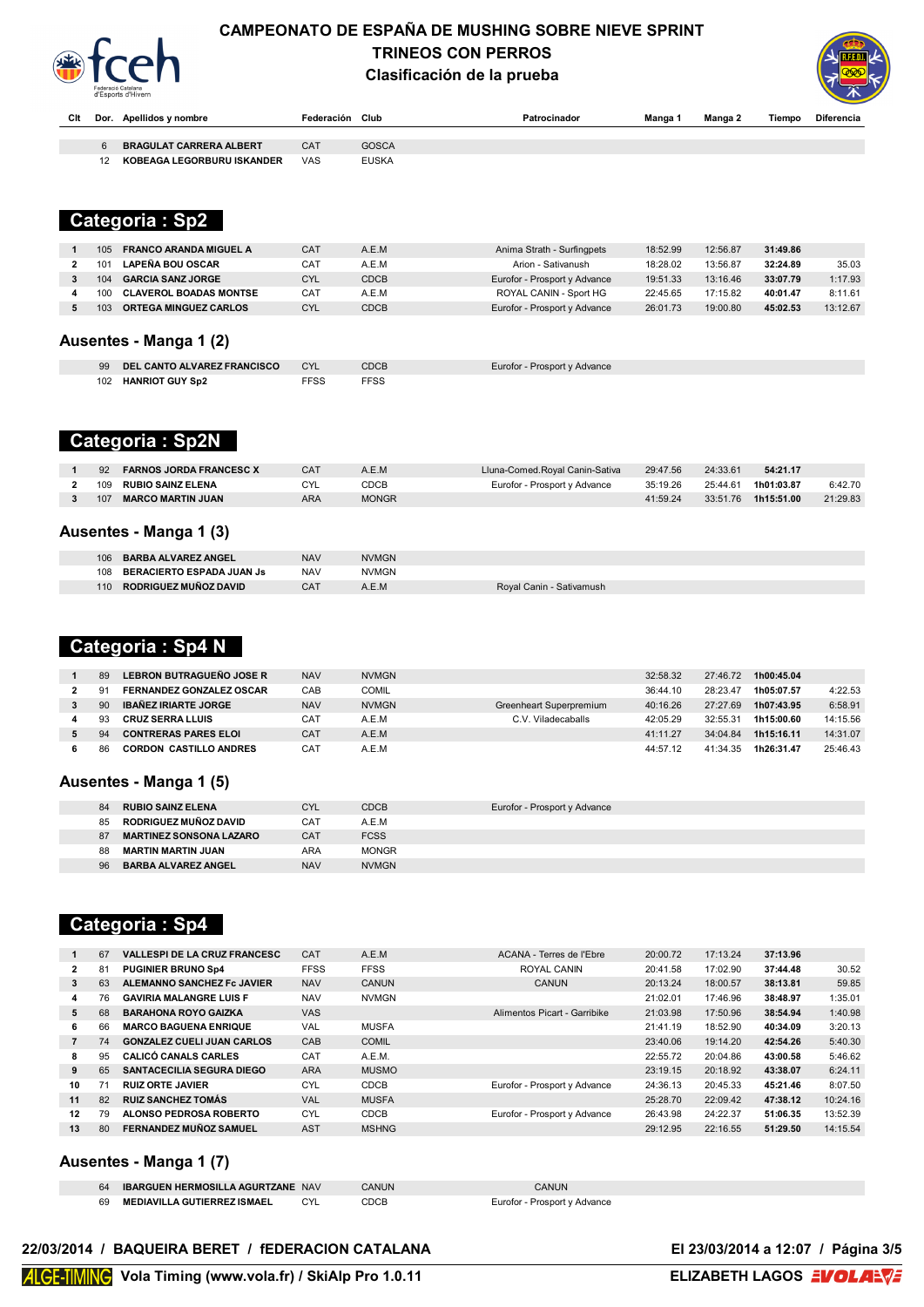

### **CAMPEONATO DE ESPAÑA DE MUSHING SOBRE NIEVE SPRINT TRINEOS CON PERROS Clasificación de la prueba**



| Clt                    |    | Dor. Apellidos y nombre       | Federación Club |              | Patrocinador | Manga 1 | Manga 2 | Tiempo | <b>Diferencia</b> |  |
|------------------------|----|-------------------------------|-----------------|--------------|--------------|---------|---------|--------|-------------------|--|
|                        |    |                               |                 |              |              |         |         |        |                   |  |
|                        | 70 | <b>MARINA REDONDO JAVIER</b>  | <b>NAV</b>      | <b>CANUN</b> | <b>CANUN</b> |         |         |        |                   |  |
|                        | 72 | <b>SAEZ ASTOR JOAQUIN</b>     | VAL             | <b>MUSFA</b> |              |         |         |        |                   |  |
|                        | 73 | <b>CASO GRACIA JOSE LUIS</b>  | <b>ARA</b>      | <b>MUSMO</b> |              |         |         |        |                   |  |
|                        | 78 | <b>VICENTE BERNA MIGUEL A</b> | <b>ARA</b>      | <b>MARON</b> |              |         |         |        |                   |  |
|                        | 83 | <b>CEBRIAN TERREN VICENTE</b> | <b>ARA</b>      | <b>MUSMO</b> |              |         |         |        |                   |  |
|                        |    |                               |                 |              |              |         |         |        |                   |  |
| Ausentes - Manga 2 (1) |    |                               |                 |              |              |         |         |        |                   |  |

| 75 | LUIS.<br><b>PINO</b><br><b>OLIVA</b> | VAL | 1100<br>vu | $\Omega$<br>30:1<br>.70 |
|----|--------------------------------------|-----|------------|-------------------------|
|    |                                      |     |            |                         |

# **Categoria : Sp6**

| 54 | <b>PUIG FORES AINA</b>        | CAT        | CAEI         |                        | 28:48.12 | 15:57.57 | 44:45.69   |          |
|----|-------------------------------|------------|--------------|------------------------|----------|----------|------------|----------|
| 56 | QUINTANA NUÑEZ J. CARLOS      | <b>CYL</b> | <b>CDCB</b>  | CANUN                  | 28:48.09 | 16:47.73 | 45:35.82   | 50.13    |
| 50 | <b>CLAVEROL BOADAS MONTSE</b> | CAT        | A.E.M        | ROYAL CANIN - Sport HG | 29:11.15 | 19:23.94 | 48:35.09   | 3:49.40  |
|    | <b>LAPEÑA BOU OSCAR</b>       | CAT        | A.E.M        | Arion - Sativanush     | 31:50.25 | 17:36.67 | 49:26.92   | 4:41.23  |
| 52 | <b>JIMENEZ CALVO HECTOR</b>   | ARA        | <b>MUSMO</b> |                        | 34:47.44 | 21:02.19 | 55:49.63   | 11:03.94 |
| 58 | <b>SEGUR PATRICE Sp6N</b>     | FFSS       | <b>FFSS</b>  |                        | 46:30.40 | 25:32.38 | 1h12:02.78 | 27:17.09 |

## **Ausentes - Manga 1 (7)**

| 49 | RODRIGUEZ ARAUKUA ISKANDER          | <b>VAS</b> | <b>EUSKA</b> |                          |
|----|-------------------------------------|------------|--------------|--------------------------|
| 53 | <b>VALLESPI DE LA CRUZ FRANCESC</b> | <b>CAT</b> | A.E.M        | ACANA - Terres de l'Ebre |
| 55 | <b>COLMAN MENA ERNESTO</b>          | <b>CAT</b> | CAEI         | Vitaldent                |
| 57 | PIÑOL OLIVA LLUIS                   | VAL        | <b>MUSFA</b> |                          |
| 59 | <b>PUIG POL SERGI</b>               | <b>CAT</b> | A.E.M        |                          |
| 60 | ALEMANNO SANCHEZ Fc JAVIER          | <b>NAV</b> | CANUN        |                          |
| 61 | PIÑOL VENTEO ISMAEL                 | <b>VAL</b> | <b>MUSFA</b> |                          |

## **Categoria : Sp8N**

| 45 | <b>MARTINEZ SONSONA LAZARO</b> | CA <sub>1</sub> | <b>FCSS</b>  | Prullans.net-POCIC-Aj. Bolvir- | 29:40.89   | 18:21.43 | 48:02.32   |            |
|----|--------------------------------|-----------------|--------------|--------------------------------|------------|----------|------------|------------|
|    | <b>MARTINEZ GONZALEZ JESUS</b> | САВ             | <b>SIDEN</b> | Advance - H. Vet.T. Bustamante | 34:21.96   | 20:28.36 | 54:50.32   | 6:48.00    |
|    | <b>LOZANO RUF ANTONIO</b>      | CA <sub>1</sub> | A.E.M        | Dogathlon-Royal Canin-Moysa-Ce | 43:53.44   | 24:28.63 | 1h08:22.07 | 20:19.75   |
|    | RODRIGUEZ MUÑOZ DAVID          | CA1             | A.E.M        | Roval Canin - Sativamush       | 51:11.59   | 30:09.43 | 1h21:21.02 | 33:18.70   |
| 46 | <b>POU CANTALLOPS JAIME</b>    | <b>ARA</b>      | MTL5V        |                                | 1h08:17.75 | 40:41.30 | 1h48:59.05 | 1h00:56.73 |

# **Categoria : Sp8**

| 39              | <b>OZKOIDI GARCIA IKER</b>     | <b>NAV</b> | CANUN        | <b>CANUN</b> | 23:00.55 | 15:11.27 | 38:11.82   |          |
|-----------------|--------------------------------|------------|--------------|--------------|----------|----------|------------|----------|
| 40              | <b>ARMENDARIZ BARCO ITOITZ</b> | VAS        |              | <b>ACANA</b> | 27:20.61 | 17:16.43 | 44:37.04   | 6:25.22  |
| $\overline{41}$ | PIÑOL VENTEO ISMAEL            | VAL        | <b>MUSFA</b> |              | 30:43.10 | 20:40.83 | 51:23.93   | 13:12.11 |
| 33              | <b>ESPAÑOL ARA JESUS</b>       | ARA        | MULIT        |              | 35:49.73 | 19:50.02 | 55:39.75   | 17:27.93 |
| 32              | LLOPIS ALCOBER JOSE Vct        | <b>VAL</b> | <b>MUSFA</b> |              | 42:16.08 | 22:25.73 | 1h04:41.81 | 26:29.99 |

#### **Ausentes - Manga 1 (5)**

| 34                     | <b>VALLESPI DE LA CRUZ FRANCESC</b> | <b>CAT</b> | A.E.M        | ACANA - Terres de l'Ebre       |          |  |  |  |
|------------------------|-------------------------------------|------------|--------------|--------------------------------|----------|--|--|--|
| 35                     | <b>SAEZ ASTOR JOAQUIN</b>           | <b>VAL</b> | MUSFA        |                                |          |  |  |  |
| 37                     | <b>LAPEÑA BOU OSCAR</b>             | <b>CAT</b> | A.E.M        | Arion - Sativanush             |          |  |  |  |
| 38                     | <b>JIMENEZ CALVO HECTOR</b>         | <b>ARA</b> | <b>MUSMO</b> |                                |          |  |  |  |
| 42                     | QUINTANA NUÑEZ J. CARLOS            | <b>CYL</b> | <b>CDCB</b>  | <b>CANUN</b>                   |          |  |  |  |
| Ausentes - Manga 2 (1) |                                     |            |              |                                |          |  |  |  |
| 36                     | <b>GARCIA RODRIGUEZ NATALIA</b>     | <b>CAT</b> | A.E.M        | Clinica Veterinaria Animalia - | 47:38.10 |  |  |  |

# **Categoria : SpU**

| 30 | AZPILLAGA LIZASO JUAN Ant           | CAT | CAEI          | Vitaldent                      | 24:24.33 | 15:28.71 | 39:53.04 |          |
|----|-------------------------------------|-----|---------------|--------------------------------|----------|----------|----------|----------|
| 26 | <b>VALLESPI DE LA CRUZ FRANCESC</b> | CAT | A.E.M         | ACANA-Terres de l'Ebre         | 24:13.44 | 16:14.80 | 40:28.24 | 35.20    |
| 24 | <b>LOPEZ COBO ALVARO</b>            | CAB | <b>COMIL</b>  | Anna Nutricion Sport - Vet. An | 26:38.23 | 16:24.23 | 43:02.46 | 3:09.42  |
| 29 | <b>PUIG POL SERGI</b>               | CAT | A.E.M         |                                | 26:56.63 | 17:27.43 | 44:24.06 | 4:31.02  |
| 28 | <b>SAEZ ASTOR JOAQUIN</b>           | VAL | <b>MUSFA</b>  |                                | 27:13.82 | 18:12.28 | 45:26.10 | 5:33.06  |
|    | <b>ESPARZA ABRIL JEREMIAS</b>       | ARA | <b>MUSTER</b> |                                | 31:29.99 | 20:06.66 | 51:36.65 | 11:43.61 |

#### 22/03/2014 / BAQUEIRA BERET / fEDERACION CATALANA